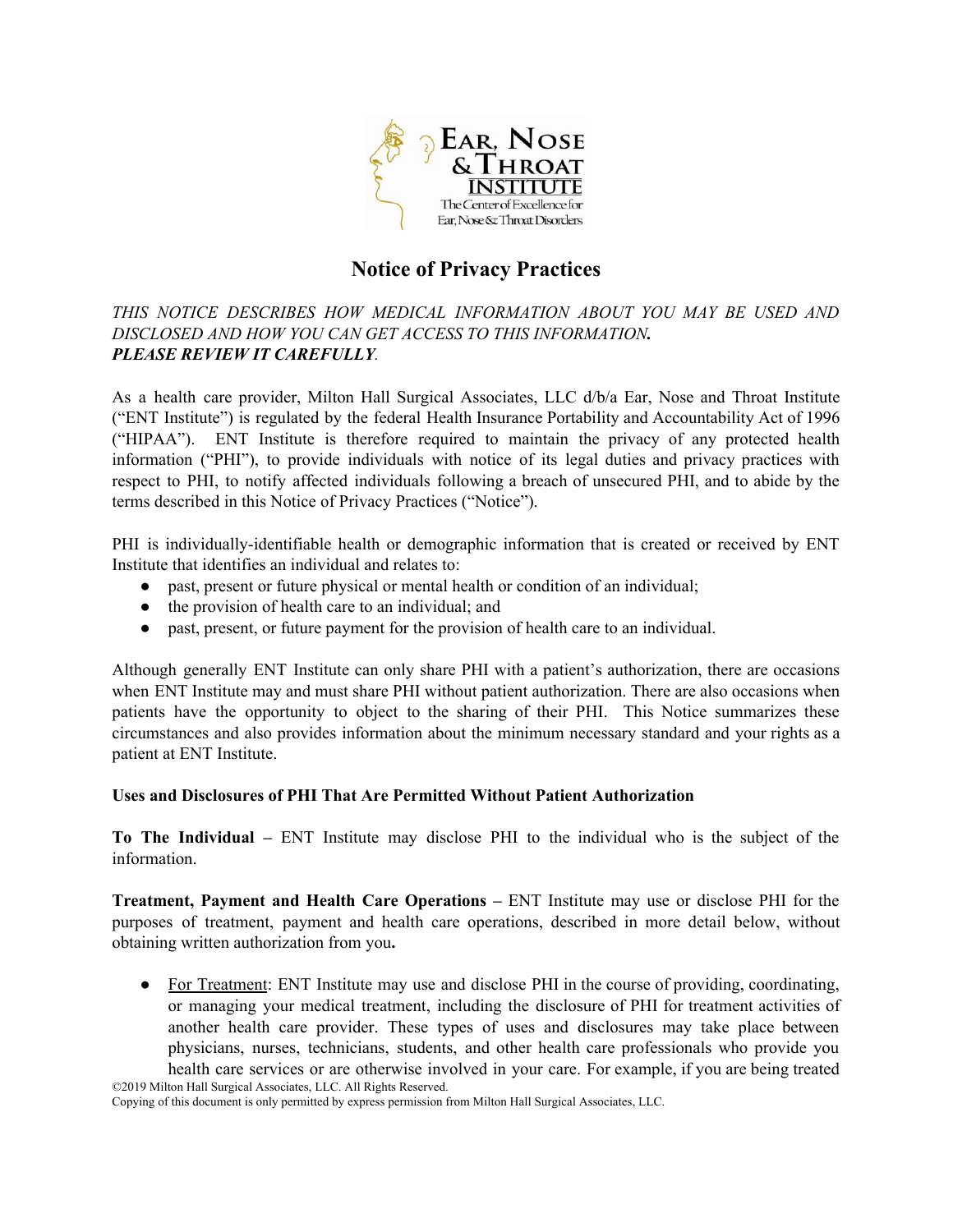by a primary care physician, that physician may need to use/disclose PHI to a specialist physician whom he or she consults regarding your condition, or to a nurse who is assisting in your care.

- For Payment: ENT Institute may use and disclose PHI in order to bill and collect payment for the health care services provided to you. For example, ENT Institute may need to give PHI to your health plan in order to be reimbursed for the services provided to you. ENT Institute may also disclose PHI to its business associates, such as billing companies, claims processing companies, and others that assist in processing health claims. ENT Institute may also disclose PHI to other health care providers and health plans for the payment activities of such providers or health plans. In addition, ENT Institute may disclose your PHI to third party patient assistance organizations in order to seek payment for co-payments or other amounts owed by you to ENT Institute.
- For Health Care Operations: ENT Institute may use and disclose PHI as part of its operations, including for quality assessment and improvement, such as evaluating the treatment and services you receive and the performance of our staff in caring for you , provider training, underwriting activities, compliance and risk management activities, planning and development, and management and administration. ENT Institute may disclose PHI to doctors, nurses, technicians, students, attorneys, consultants, accountants, and others for review and learning purposes, to help make sure ENT Institute is complying with all applicable laws, and to help ENT Institute continue to provide health care to its patients at a high level of quality. ENT Institute may also disclose PHI to other health care providers and health plans for such entity's quality assessment and improvement activities, credentialing and peer review activities, and health care fraud and abuse detection or compliance, provided that such entity has, or has had in the past, a relationship with the patient who is the subject of the information.

**Uses and Disclosures with Opportunity to Agree or Object** – Informal permission may be obtained by asking you or by circumstances that clearly give you the opportunity to agree, acquiesce, or object. If you are incapacitated, in an emergency situation, or not available, ENT Institute generally may make such uses and disclosures, if in the exercise of their professional judgment, the use or disclosure is determined to be in your best interests.

- Facility Directories: It is a common practice in many health care facilities, such as hospitals, to maintain a directory of patient contact information. ENT Institute may rely on your informal permission to list in its facility directory your name, general condition, religious affiliation, and location in an ENT Institute facility. ENT Institute may then disclose information about your condition and location in the facility to anyone asking for you by name, and also may disclose religious affiliation to clergy. Members of the clergy are not required to ask for you by name when inquiring about your religious affiliation.
- For Notification and Other Purposes: ENT Institute also may rely on your informal permission to disclose to your family, relatives, or friends, or to other persons whom you identify, PHI directly relevant to that person's involvement in your care or payment for care. This, for example, allows a pharmacist to dispense filled prescriptions to a person acting on your behalf. Similarly, ENT Institute may rely on your informal permission to use or disclose PHI for the purpose of notifying family members, personal representatives, or others responsible for your care, of your location, general condition, or death. In addition, PHI may be disclosed for notification purposes to public or private entities authorized by law or charter to assist in disaster relief efforts.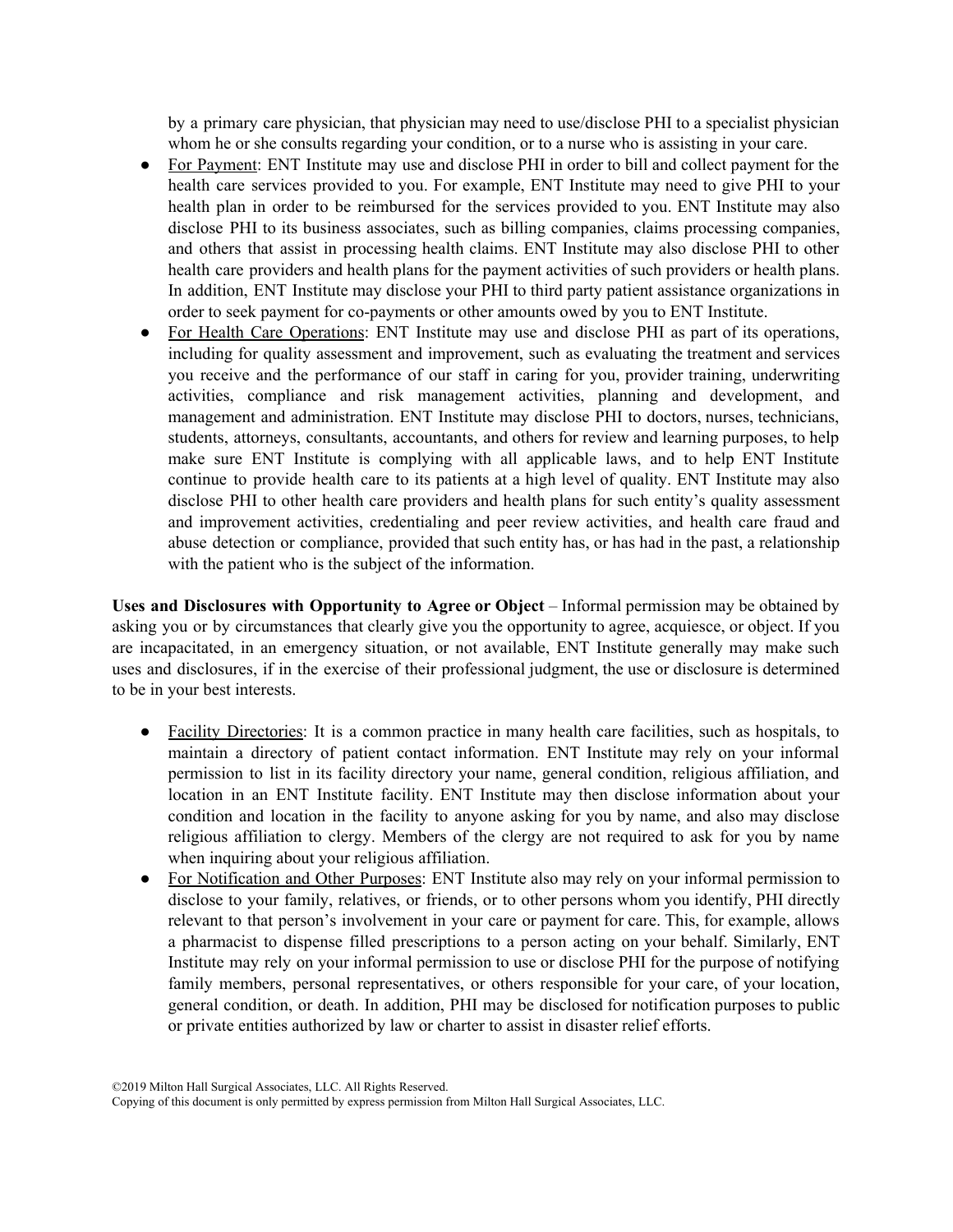• For Emergency: We may disclose your information to a family member or friend when you are incapacitated or in an emergency situation. If you are unavailable or unable to object, we will use our best judgment to decide if the disclosure is in your best interest.

**Incidental Use and Disclosure –** HIPAA does not require that every risk of an incidental use or disclosure of PHI be eliminated. A use or disclosure of this information that occurs as a result of, or as "incident to," an otherwise permitted use or disclosure is permitted as long as the covered entity has adopted reasonable safeguards as required by the Privacy Rule, and the information being shared was limited to the "minimum necessary," as required by the Privacy Rule.

Public Health Activities and Public Health Risks - ENT Institute may disclose PHI to government officials in charge of collecting information about births and deaths, preventing and controlling disease, reports of child abuse or neglect and of other victims of abuse, neglect, or domestic violence, reactions to medications or product defects or problems, or to notify a person who may have been exposed to a communicable disease or may be at risk of contracting or spreading a disease or condition.

**For Health Oversight Activities –** ENT Institute may disclose PHI to the government for oversight activities authorized by law, such as audits, investigations, inspections, licensure or disciplinary actions, and other proceedings, actions or activities necessary for monitoring the health care system, government programs, and compliance with civil rights laws.

**Judicial and Administrative Proceedings** – ENT Institute may disclose PHI in a judicial or administrative proceeding if the request for the information is through an order from a court or administrative tribunal. Such information may also be disclosed in response to a subpoena or other lawful process if certain assurances regarding notice to the individual or a protective order are provided.

**Law Enforcement Purposes** – ENT Institute may use or disclose PHI when required to do so by applicable law. ENT Institute also may disclose PHI to identify or locate a suspect, fugitive, material witness, or missing person, when dealing with gunshot and other wounds, about criminal conduct, to report a crime, the location of the crime or victims, or the identity, description, or location of a person who committed a crime, or for other law enforcement purposes.

**Decedents –** ENT Institute may disclose PHI to coroners, medical examiners, and funeral directors for the purpose of identifying a decedent, determining a cause of death, or otherwise as necessary to enable these parties to carry out their duties consistent with applicable law.

**Workers' Compensation –** ENT Institute may disclose PHI to comply with workers' compensation or other similar laws. These programs provide benefits for work-related injuries or illnesses.

**Fundraising Activities –** Your PHI may be disclosed for fundraising purposes related to an ENT Institute foundation. Such disclosure may be limited to demographic in formation, dates of service, the departments in which you received care and the physicians who provided that care. The money raised in connection with these activities would be used to expand and support ENT Institute's provision of health care and related services to the community. If you do not want to be contacted as part of these fundraising activities, please notify the ENT Institute Privacy Officer.

<sup>©2019</sup> Milton Hall Surgical Associates, LLC. All Rights Reserved.

Copying of this document is only permitted by express permission from Milton Hall Surgical Associates, LLC.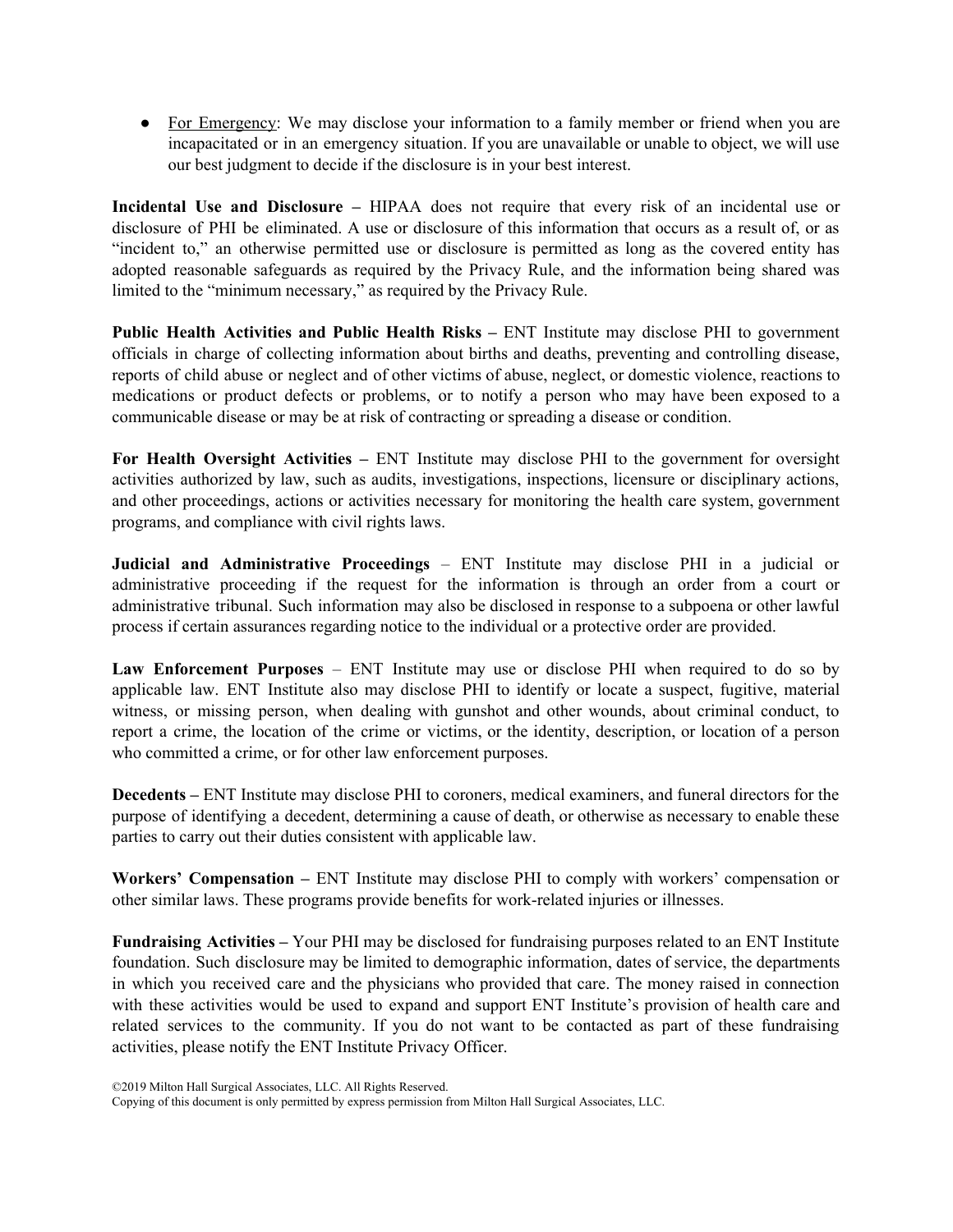**Appointment Reminders; Health-related Benefits and Services; Marketing – ENT Institute may use** and disclose your PHI to contact you, **by phone, letter, and/or answering machine** , to remind you of an appointment at ENT Institute, or to inform you of treatment a lternatives or other health-related benefits and services that may be of interest to you, such as disease management programs. ENT Institute may use and disclose your PHI to encourage you to purchase or use a product or service through a face-to-face communication or by giving you a promotional gift of nominal value.

**Disclosures to You or for HIPAA Compliance Investigations** – ENT Institute may disclose your PHI to you or to your personal representative, and is required to do so in certain circumstances described below in connection with your rights of access to your PHI and to an accounting of certain disclosures of your PHI. ENT Institute must disclose your PHI to the Secretary of the United States Department of Health and Human Services (the "Secretary") when requested by the Secretary in order to investigate ENT Institute's compliance with privacy regulations issued under HIPAA.

# **Uses and Disclosures of PHI For Which Authorization is Required**

Other types of uses and disclosures of your PHI not described above, such as uses and disclosures of PHI for marketing purposes or for sale, or most uses and disclosures of psychotherapy notes, will be made only with your written authorization, which with some limitations you have the right to revoke in writing.

# **The Minimum Necessary Standard**

HIPAA generally requires covered entities to take reasonable steps to limit the use or disclosure of, and requests for, PHI to the minimum necessary to accomplish the intended purpose.

The minimum necessary standard does not apply to the following:

- Disclosures to or requests by a health care provider for treatment purposes.
- Disclosures to the individual who is the subject of the information.
- Uses or disclosures made pursuant to an individual's authorization.
- Uses or disclosures required for compliance with HIPAA Administrative Simplification Rules.
- Disclosures to the Department of Health and Human Services ("HHS") when disclosure of information is required under the Privacy Rule for enforcement purposes.

### **Notice**

ENT Institute reserves the right to change the terms of this Notice and of its privacy policies, and to make the new terms applicable to all PHI it maintains. Before ENT Institute makes an important change to its privacy policies, it will promptly revise this Notice and post a new Notice throughout all facilities. We will also provide you with a revised notice at your first visit after the revision or electronically as permitted by applicable law. ENT Institute is required to abide by the terms of the Notice that is currently in effect. You have the following rights regarding your PHI:

- You may request that ENT Institute restrict the use and disclosure of your PHI.
- $\bullet$  You have the right to limit disclosure(s) to your health plan if the disclosure(s) is for the purpose of payment or health care operations and is not otherwise required by law, if the service(s) has been paid out of pocket in full by yourself or someone else on your behalf. **Otherwise, ENT** ©2019 Milton Hall Surgical Associates, LLC. All Rights Reserved.

Copying of this document is only permitted by express permission from Milton Hall Surgical Associates, LLC.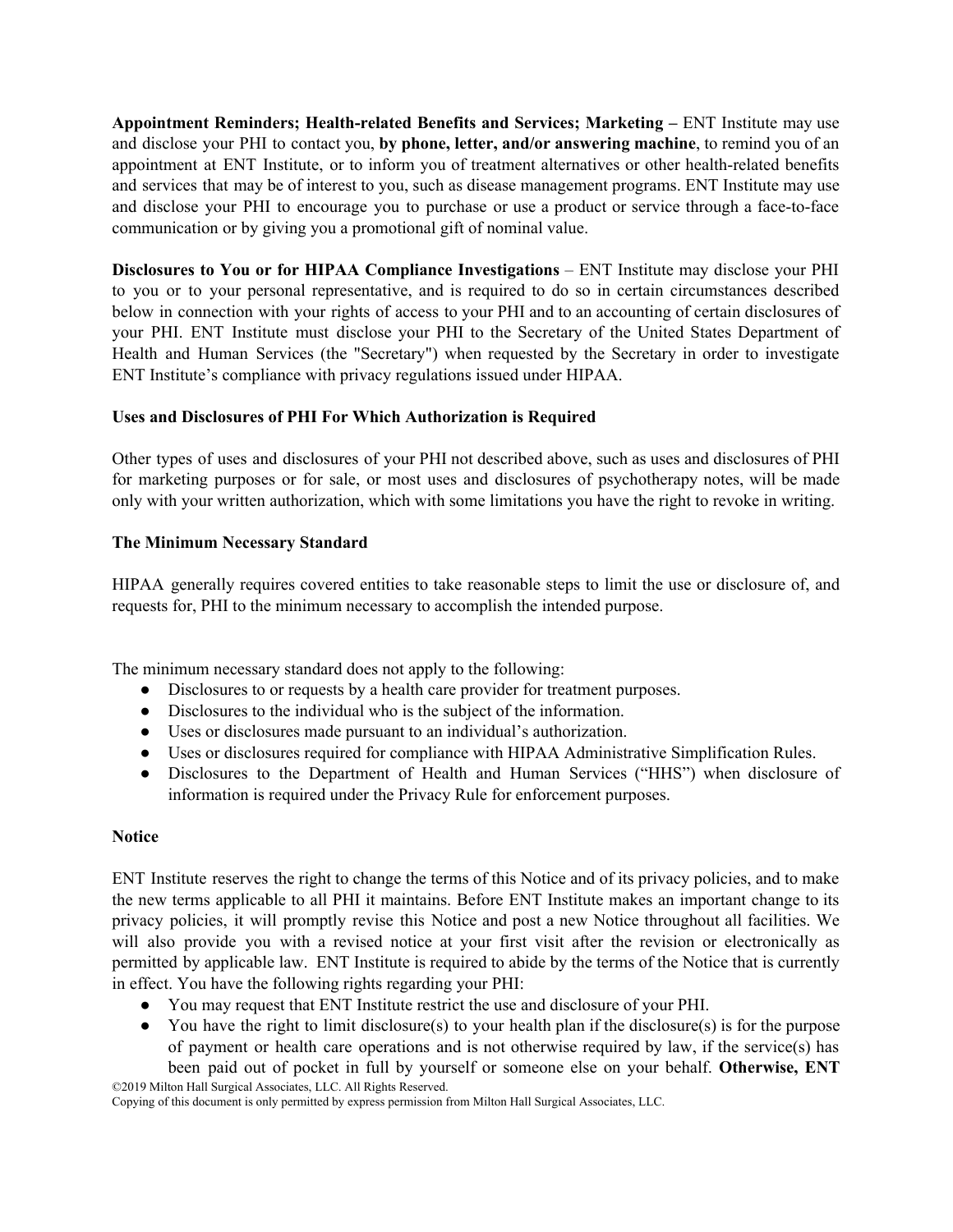**Institute is not required to agree to any other restrictions you request**, but if ENT Institute does so it will be bound by the restrictions to which it agrees except in emergency situations. Your request must be made in writing and sent to the Privacy Officer.

- You have the right to request that communications of PHI to you from ENT Institute be made by particular means or at particular locations. For instance, y ou may ask that we contact you at work instead of your home. Your requests must be made in writing and it must be reasonable. Send the completed request to the Privacy Officer. ENT Institute will accommodate your reasonable requests without requiring you to provide a reason for your request. ENT Institute reserves the right to communicate or contact you by whatever means necessary if we believe the use or disclosure is necessary to lessen or prevent a serious and imminent threat to your health or safety. A mailing address where the individual will receive bills for services rendered by the ENT Institute will be required.
- You have the right to review and obtain a copy of your medical or billing records as allowed by law. You have the right to copy these records in an electronic form if we maintain the information in an electronic format. To obtain a copy of your records in either paper or electronic format, you must make the request in writing. We will respond to your request within 30 days of your request and we may charge a fee to cover the copying, mailing or other related costs. We may deny your request to inspect and coy in certain very limited circumstances. If you are denied access to medical information, you may request that the denial be reviewed or you may submit a written compliant. If you request a review, another licensed healthcare professional, chosen by ENT Institute, will review your request and the denial. The person conducting the review will not be the person who denied your request. We will comply with the outcome of the review. If you request access to psychiatric records, Georgia law requires that your mental health care provider review your record prior to granting you access. If the provider reasonably determines that disclosure of the record would be harmful to your physical or mental health, the provider may refuse to disclose the record. If this happens, you then have the right to tell us, in writing, to disclose your records to another provider of your choice. If ENT Institute does not maintain the PHI you request, and it knows where the PHI is maintained, ENT Institute will tell you how to redirect your request.
- If you believe that your PHI maintained by ENT Institute contains an error or needs to be updated, you have the right to request that ENT Institute make an addendum to your PHI. Your request must be made in writing to the Privacy Officer, and it must explain why you are requesting an addendum to your PHI. If your request is denied, ENT Institute will provide you with a written explanation for the denial. You generally have the right to request and receive a list of the disclosures of your PHI ENT Institute has made at any time during the six (6) years prior to the date of your request. The list will not include disclosure for which you have provided a written authorization, and does not include certain uses and disclosures to which this Notice already applies, such as those: (i) made to you; (ii) for treatment, payment, and health care operations; (iii) to persons involved in your health care; or (iv) for law enforcement purposes. You should submit your written request to the Privacy Officer.
- You may complain to ENT Institute if you believe your privacy rights, with respect to your PHI, have been violated by contacting the Privacy Officer and submitting a written complaint. ENT Institute will in no manner penalize you or retaliate against you for filing a complaint regarding ENT Institute's privacy practices. You also have the right to file a complaint with the Secretary of the Department of Health and Human Services.

<sup>©2019</sup> Milton Hall Surgical Associates, LLC. All Rights Reserved.

Copying of this document is only permitted by express permission from Milton Hall Surgical Associates, LLC.